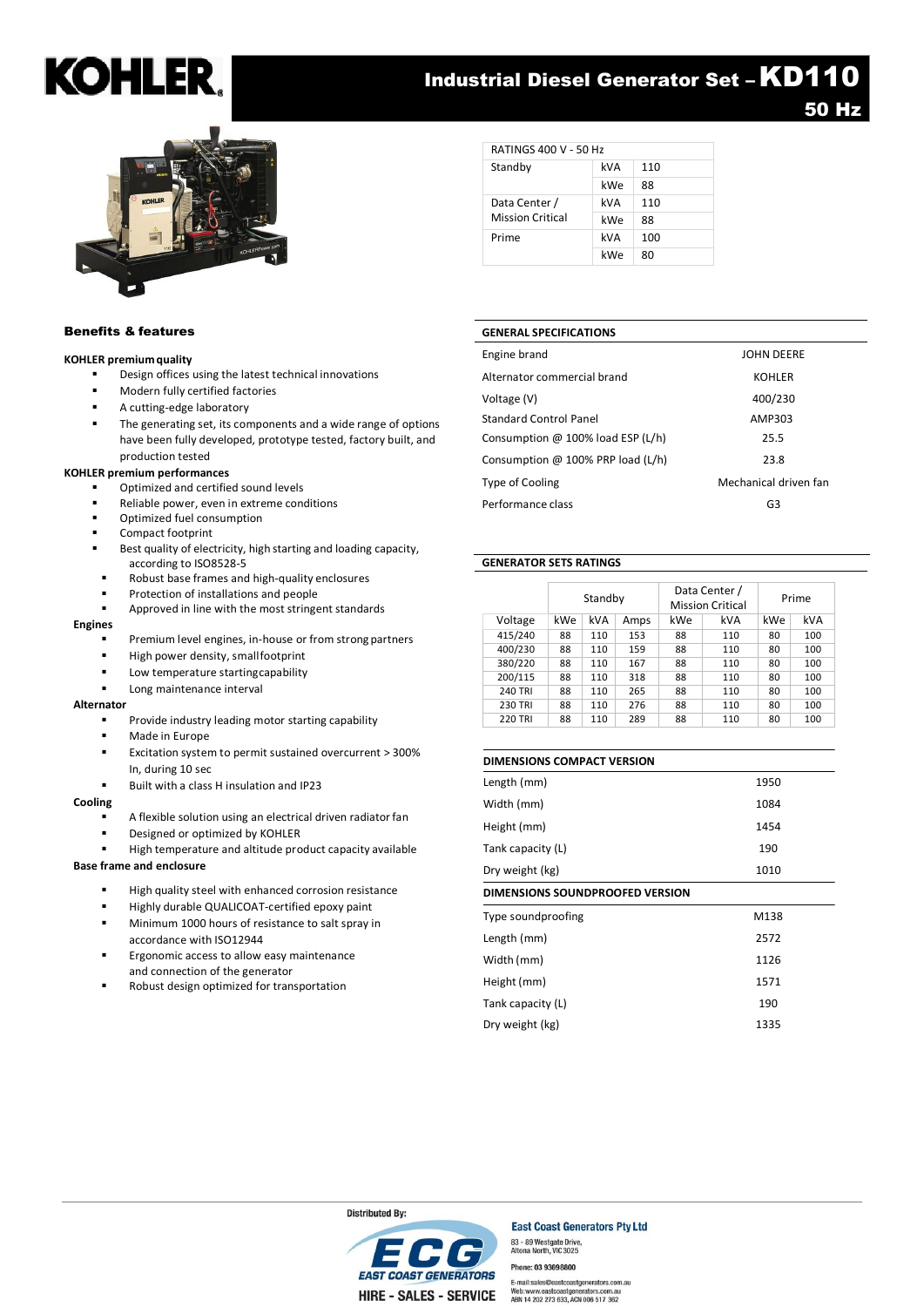# **KOHLER.**

50 Hz

### **Engine**

| General                                  |                   | <b>Lubrication System</b>                           |            |                |
|------------------------------------------|-------------------|-----------------------------------------------------|------------|----------------|
| Engine brand                             | <b>JOHN DEERE</b> | Oil system capacity including filters (L)           |            |                |
| Engine ref.                              | 4045HSG20         | Min. oil pressure (bar)                             |            |                |
| Air inlet system                         | Turbo             | Max. oil pressure (bar)                             |            |                |
| Cylinders configuration                  | L                 | Oil sump capacity (L)                               |            | 14.7           |
| Number of cylinders                      | 4                 | Air Intake system                                   |            |                |
| Displacement (L)                         | 4.48              | Max. intake restriction (mm H2O)                    |            | 625            |
| Bore (mm) * Stroke (mm)                  | 106 * 127         | Intake air flow (L/s)                               |            | 125            |
| Compression ratio                        | 17:1              | <b>Exhaust system</b>                               |            |                |
| Speed (RPM)                              | 1500              |                                                     | <b>PRP</b> | <b>ESP</b>     |
| Maximum stand-by power at rated RPM (kW) | 103               | Heat rejection to exhaust (kW)                      |            |                |
| Charge Air coolant                       | Air/Air           | Exhaust gas temperature (°C)                        |            | 525            |
| Frequency regulation, steady state (%)   | $+/- 2.5%$        | Exhaust gas flow (L/s)                              |            | 313.           |
| <b>Injection Type</b>                    | Direct            | Max. exhaust back pressure (mm H2O)                 |            | 750            |
| Governor type                            | Mechanical        | <b>Cooling system</b>                               |            |                |
| Air cleaner type, models                 | Dry               | Radiator & Engine capacity (L)                      |            |                |
| <b>Fuel system</b>                       |                   | Fan power 50Hz (kW)                                 |            | 2.5            |
| Maximum fuel pump flow (L/h)             | 69                | Fan air flow w/o restriction (m3/s)                 |            | 3.7            |
| Max head on fuel return line (m)         | 1                 | Available restriction on air flow (mm H2O)          |            | 20             |
| Consumption with cooling system          |                   | Type of coolant                                     |            | Glycol-Ethylen |
| Consumption @ 100% load ESP (L/h)        | 25.5              | Radiated heat to ambiant (kW)                       |            | 10             |
| Consumption @ 100% PRP load (L/h)        | 23.8              | Heat rejection to coolant HT (kW)                   |            | 42             |
| Consumption @ 75% PRP load (L/h)         | 17.9              | Flow on the HT circuit at 0.7Bars pressure drop off |            | 110            |
| Consumption @ 50% PRP load (L/h)         | 12.6              | engine (L/min)                                      |            |                |
|                                          |                   | Coolant capacity HT, engine only (L)                |            | 9              |
| <b>Emissions</b>                         |                   | Max coolant temperature, Shutdown (°C)              |            | 105            |
| Emission PM (mg/Nm3) 5% O2               | 98                | Thermostat begin of opening HT (°C)                 |            | 82             |
| Emission CO (mg/Nm3) 5% O2               | 625               | Thermostat end of opening HT (°C)                   |            | 94             |
| Emission NOx (mg/Nm3) 5% O2              | 3550              |                                                     |            |                |
| Emission HC (mg/Nm3) 5% O2               | 20                |                                                     |            |                |

| General                                  |                   | <b>Lubrication System</b>                           |            |                 |
|------------------------------------------|-------------------|-----------------------------------------------------|------------|-----------------|
| Engine brand                             | <b>JOHN DEERE</b> | Oil system capacity including filters (L)           |            |                 |
| Engine ref.                              | 4045HSG20         | Min. oil pressure (bar)                             |            |                 |
| Air inlet system                         | Turbo             | Max. oil pressure (bar)                             |            |                 |
| Cylinders configuration                  | ı                 | Oil sump capacity (L)                               |            | 14.7            |
| Number of cylinders                      | 4                 | Air Intake system                                   |            |                 |
| Displacement (L)                         | 4.48              | Max. intake restriction (mm H2O)                    |            | 625             |
| Bore (mm) * Stroke (mm)                  | $106 * 127$       | Intake air flow (L/s)                               | 125        |                 |
| Compression ratio                        | 17:1              | <b>Exhaust system</b>                               |            |                 |
| Speed (RPM)                              | 1500              |                                                     | <b>PRP</b> | <b>ESP</b>      |
| Maximum stand-by power at rated RPM (kW) | 103               | Heat rejection to exhaust (kW)                      |            |                 |
| Charge Air coolant                       | Air/Air           | Exhaust gas temperature (°C)                        |            | 525             |
| Frequency regulation, steady state (%)   | $+/- 2.5%$        | Exhaust gas flow (L/s)                              |            | 313.3           |
| Injection Type                           | Direct            | Max. exhaust back pressure (mm H2O)<br>750          |            |                 |
| Governor type                            | Mechanical        | <b>Cooling system</b>                               |            |                 |
| Air cleaner type, models                 | Dry               | Radiator & Engine capacity (L)                      |            |                 |
| Fuel system                              |                   | Fan power 50Hz (kW)                                 |            | 2.5             |
| Maximum fuel pump flow (L/h)             | 69                | Fan air flow w/o restriction (m3/s)                 |            | 3.7             |
| Max head on fuel return line (m)         | 1                 | Available restriction on air flow (mm H2O)          | 20         |                 |
| Consumption with cooling system          |                   | Type of coolant                                     |            | Glycol-Ethylene |
| Consumption @ 100% load ESP (L/h)        | 25.5              | Radiated heat to ambiant (kW)                       | 10         |                 |
| Consumption @ 100% PRP load (L/h)        | 23.8              | Heat rejection to coolant HT (kW)                   | 42         |                 |
| Consumption @ 75% PRP load (L/h)         | 17.9              | Flow on the HT circuit at 0.7Bars pressure drop off | 110        |                 |
| Consumption @ 50% PRP load (L/h)         | 12.6              | engine (L/min)                                      |            |                 |
|                                          |                   | Coolant capacity HT, engine only (L)                |            | 9               |
| <b>Emissions</b>                         |                   | Max coolant temperature, Shutdown (°C)              |            | 105             |
| Emission PM (mg/Nm3) 5% O2               | 98                | Thermostat begin of opening HT (°C)                 |            | 82              |
| Fmission CO (mg/Nm3) 5% 02               | 625               | Thermostat end of opening HT (°C)                   | 94         |                 |



**East Coast Generators Pty Ltd** 83 - 89 Westgate Drive,<br>Altona North, VIC 3025 Phone: 03 93698800 E-mail:sales@eastcoastgenerators.com.au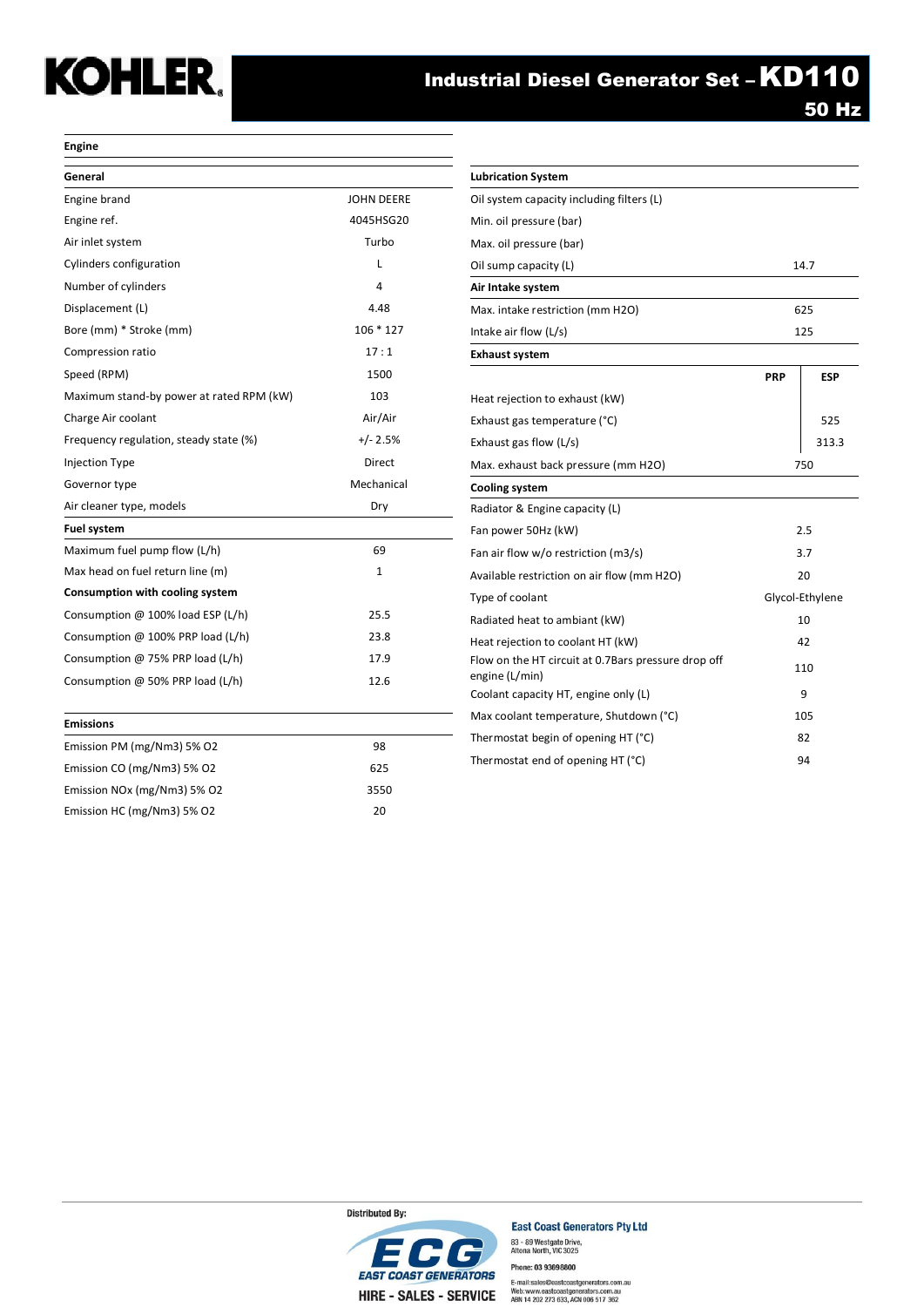## **KOHLER.**

### Industrial Diesel Generator Set – KD110

| <b>Alternator Specifications</b>                           |                       |
|------------------------------------------------------------|-----------------------|
| Alternator commercial brand                                | <b>KOHLER</b>         |
| Alternator ref.                                            | KH00753T              |
| Number of pole                                             | 4                     |
| Number of bearing                                          | <b>Single Bearing</b> |
| Technology                                                 | <b>Brushless</b>      |
| Indication of protection                                   | <b>IP23</b>           |
| Insulation class                                           | н                     |
| Number of wires                                            | 6                     |
| Capacity for maintaining short<br>circuit at 3 In for 10 s | Yes                   |
| <b>AVR Regulation</b>                                      | Yes                   |
| Coupling                                                   | Direct                |
| <b>Application data</b>                                    |                       |
| Overspeed (rpm)                                            | 2250                  |
| Power factor (Cos Phi)                                     | 0.8                   |
| Voltage regulation at established<br>rating $(+/- %)$      | 0.50                  |
| Wave form: NEMA=TIF                                        | < 50                  |
| Wave form: CEI=FHT                                         | $\langle$ 2           |
| <b>Total Harmonic Distortion in no-load</b><br>DHT (%)     | < 3.5                 |
| Total Harmonic Distortion, on linear<br>load DHT (%)       | $<$ 5                 |
| Recovery time (Delta U = 20%<br>transcient) (ms)           | 500                   |
| <b>Performance datas</b>                                   |                       |
| Continuous Nominal Rating 40°C<br>(kVA)                    | 100                   |
|                                                            |                       |

### Peak motor starting (kVA) based on x% voltage dip power factor at 0.3

### **Alternator Standard Features**

- All models are brushless, rotating-field alternators
- NEMA MG1, IEEE, and ANSI standards compliance for temperature rise and motor starting
- The AVR voltage regulator provides superior short circuit capability
- Self-ventilated and dip proof construction
- Sustained short-circuit current of up to 300% of the rated current for up to 10 seconds
- Superior voltage waveform

*Note: See Alternator Data Sheets for alternator application data and ratings, efficiency curves, voltage dip with motor starting curves, and short circuit decrement curves.*

**EAST COAST GENERATORS HIRE - SALES - SERVICE** 

**East Coast Generators Pty Ltd** 83 - 89 Westgate Drive,<br>Altona North, VIC 3025

Phone: 03 93698800

E-mail:sales@eastcoastgenerators.com.au Web:www.eastcoastgenerators.com.au<br>ABN 14 202 273 633, ACN 006 517 362

**Distributed By:**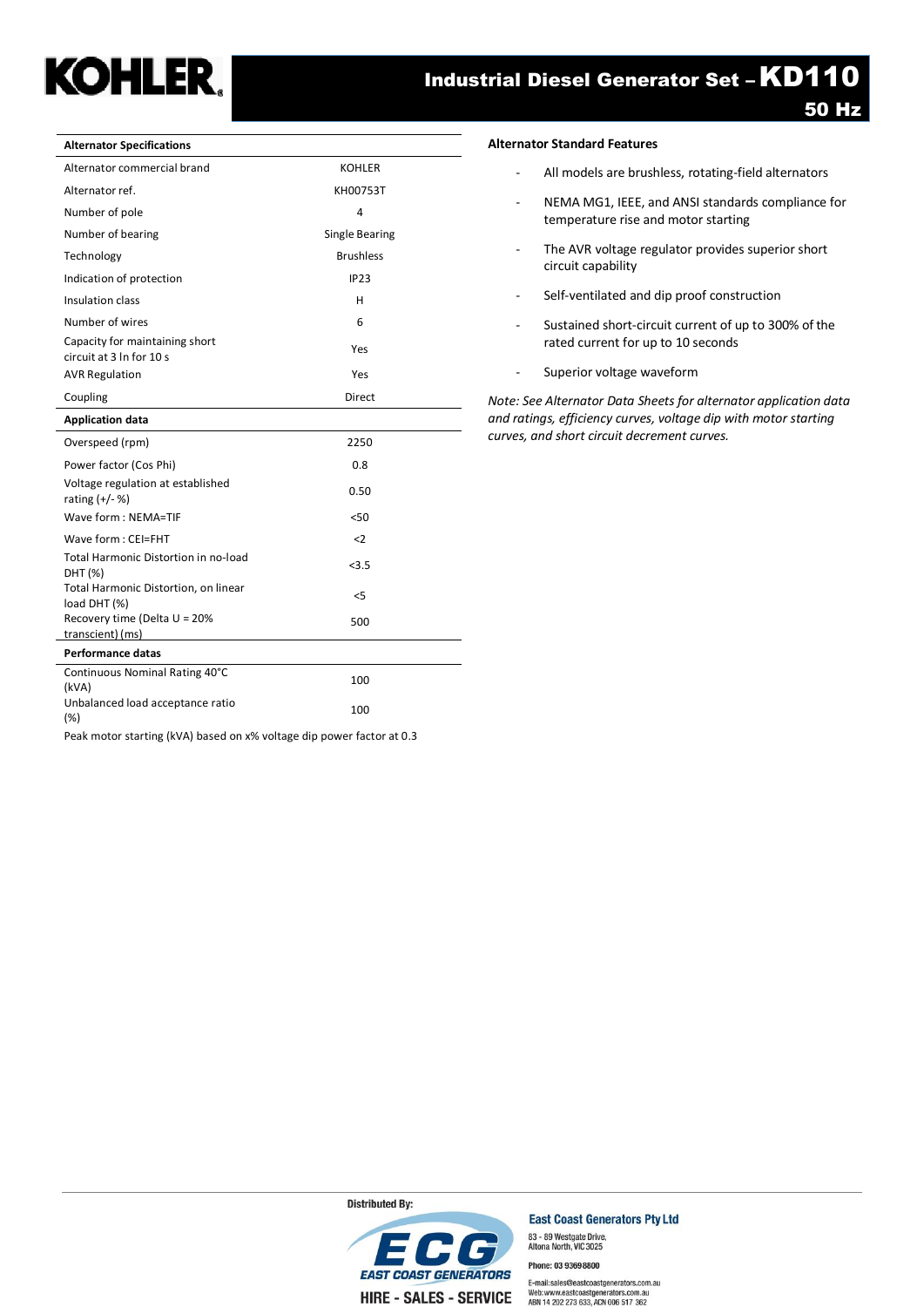

PRP)

PRP)

Acoustic pressure level @7m in dB(A) 50Hz (75% 68

### **Dimensions compact version**

| Length (mm) * Width (mm) * Height (mm)                 | 1950 * 1084 * 1454 |
|--------------------------------------------------------|--------------------|
| Dry weight (kg)                                        | 1010               |
| Tank capacity (L)                                      | 190                |
|                                                        |                    |
| Dimensions soundproofed version                        |                    |
| M138                                                   |                    |
| Length (mm) * Width (mm) * Height (mm)                 | 2572 * 1126 * 1571 |
| Dry weight (kg)                                        | 1335               |
| Tank capacity (L)                                      | 190                |
| Acoustic pressure level @1m in dB(A) 50Hz (75%<br>PRP) | 80                 |
| Measured acoustic power level (Lwa) 50Hz (75%<br>PRP)  | 97                 |
| Acoustic pressure level @7m in dB(A) 50Hz (75%<br>PRP) | 68                 |
|                                                        |                    |
| Dimensions DW compact version                          |                    |
| Length (mm) * Width (mm) * Height (mm)                 | 2600 * 1150 * 1675 |
| Dry weight (kg)                                        | 1285               |
| Tank capacity (L)                                      | 500                |
|                                                        |                    |
| Dimensions DW soundproofed version                     |                    |
| M138-DW                                                |                    |
| Length (mm) * Width (mm) * Height (mm)                 | 2600 * 1150 * 1792 |
| Dry weight (kg)                                        | 1630               |
| Tank capacity (L)                                      | 500                |
| Acoustic pressure level @1m in dB(A) 50Hz (75%<br>PRP) | 79                 |
| Measured acoustic power level (Lwa) 50Hz (75%<br>PRP)  | 97                 |
| Acoustic pressure level @7m in dB(A) 50Hz (75%<br>PRP) | 68                 |
|                                                        |                    |
| Dimensions DW 48h soundproofed version                 |                    |
| M138-DW48                                              |                    |
| Length (mm) * Width (mm) * Height (mm)                 | 2600 * 1150 * 1858 |
| Dry weight (kg)                                        | 1740               |
| Tank capacity (L)                                      | 825                |
| Acoustic pressure level @1m in dB(A) 50Hz (75%<br>PRP) | 79                 |
| Measured acoustic power level (Lwa) 50Hz (75%          | 97                 |

**Distributed By:** 



**East Coast Generators Pty Ltd** 83 - 89 Westgate Drive,<br>Altona North, VIC 3025

Phone: 03 93698800

E-mail:sales@eastcoastgenerators.com.au Web:www.eastcoastgenerators.com.au<br>ABN 14 202 273 633, ACN 006 517 362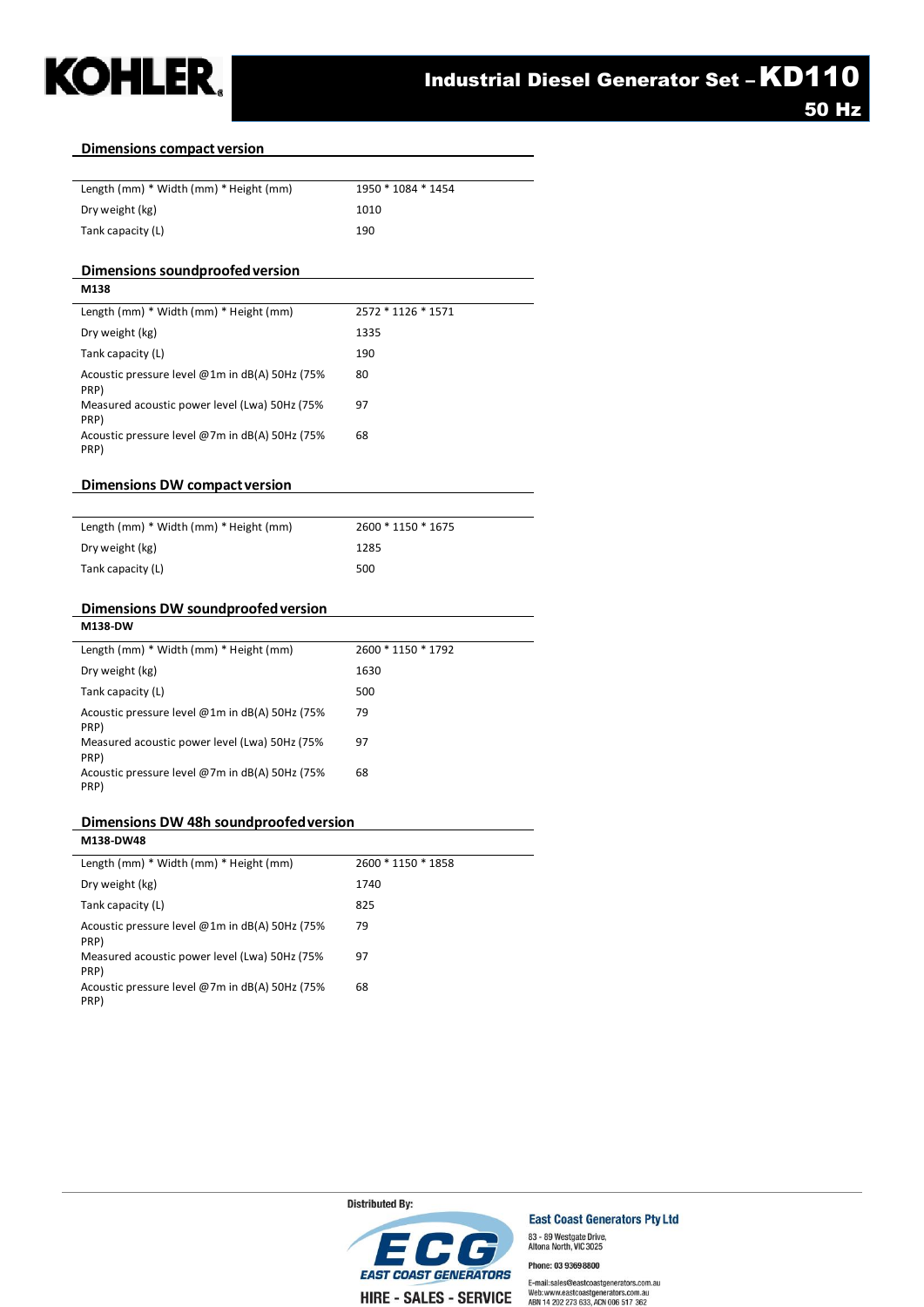

Industrial Diesel Generator Set – KD110

50 Hz

### **Basic terminal block**



**M80**



### **APM303**



It is used as a basic terminal block for connecting a control unit. Offers the following functions:

- emergency stop button
- customer connection terminal block
- CE certified

The M80 is a dual-function control panel. It can be used as a basic terminal block for connecting a control unit and as an instrument panel with a direct read facility, with displays giving a global view of your generating set's basic parameters. Offers the following functions:

- Engine parameters: tachometer, working hours counter, coolant temperature indicator, oil pressure indicator
- emergency stop button
- customer connection terminal block
- CE certified

The APM303 is a versatile unit which can be operated in manual or automatic mode. It offers the following features:

- Measurements: phase-to-neutral and phase-to-phase voltages, fuel level (In option : active power currents, effective power, power factors, Kw/h energy meter, oil pressure and coolant temperature levels)
- Supervision: Modbus RTU communication on RS485
- Reports: (In option : 2 configurable reports)
- Safety features: Overspeed, oil pressure, coolant temperatures, minimum and maximum voltage, minimum and maximum frequency (Maximum active power P<66kVA)
- Traceability: Stack of 12 storedevents

For further information, please refer to the data sheet for the APM303

### BASIC GENERATING SET AND POWER PLANT CONTROL

The APM403 is a versatile control unit which allows operation in manual or automatic mode

- Measurements : voltage and current
- kW/kWh/kVA power meters
- Standard specifications: Voltmeter, Frequency meter.
- Optional : Battery ammeter.
- J1939 CAN ECU engine control
- Alarms and faults: Oil pressure, Coolant temperature, Overspeed, Startup failure, alternator min/max, Emergency stop button.
- Engine parameters: Fuel level, hour counter, battery voltage.
- Optional (standard at 24V): Oil pressure, water temperature.
- Event log/ Management of the last 300 genset events.
- Mains and genset protection
- Clock management
- USB connections, USB Host and PC,
- Communications : RS485 INTERFACE
- ModBUS protocol /SNMP
- Optional : Ethernet, GPRS, remote control, 3G, 4G,
- Websupervisor, SMS, E-mails

**Distributed By:** 

**FAST COAST GENEDATORS HIRE - SALES - SERVICE** 

**East Coast Generators Pty Ltd** 83 - 89 Westgate Drive,<br>Altona North, VIC 3025

Phone: 03 93698800

E-mail:sales@eastcoastgenerators.com.au Web: www.eastcoastgenerators.com.au ABN 14 202 273 633, ACN 006 517 362

**APM403**

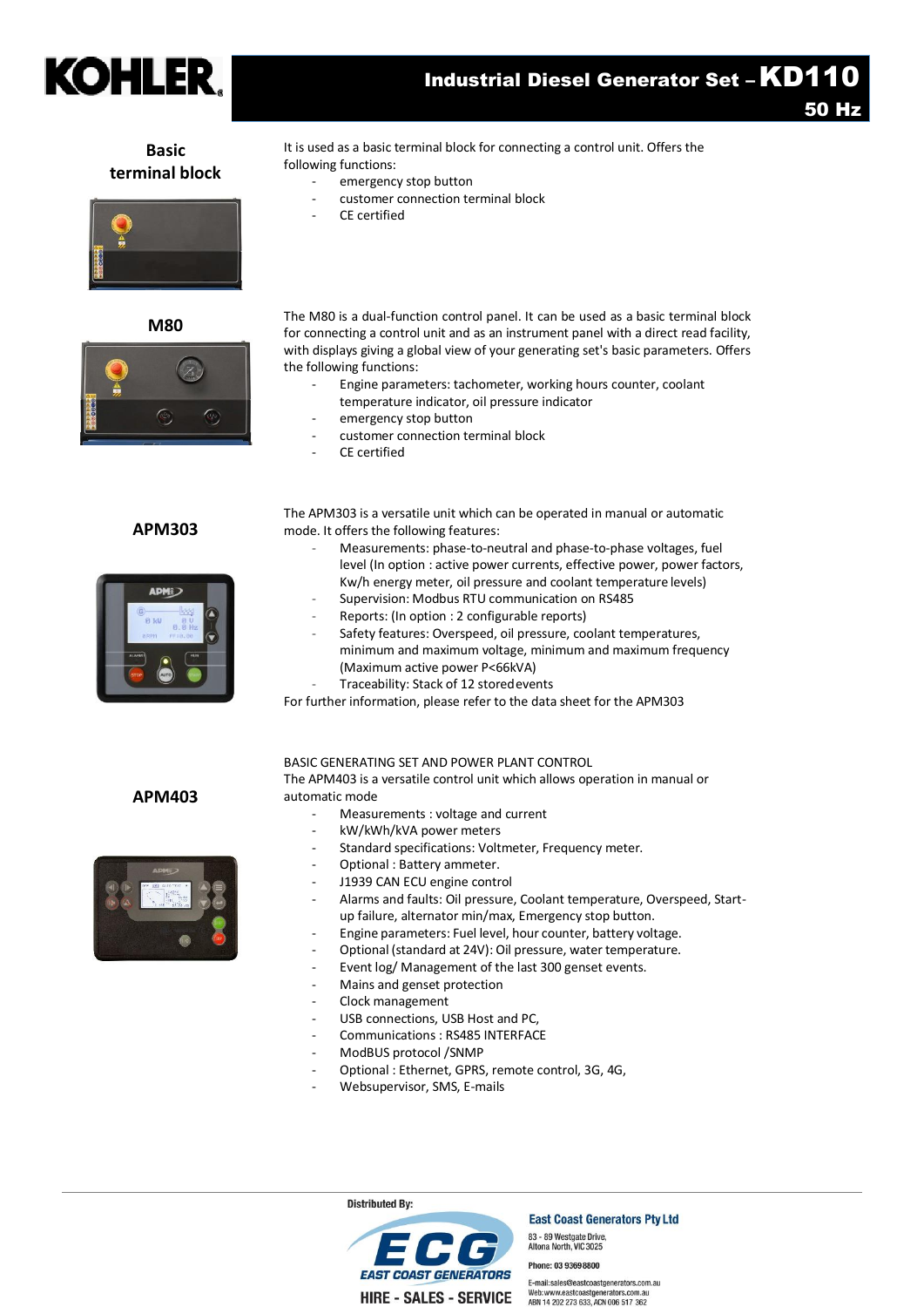

### **STANDARD SCOPE OF SUPPLY**

All our gensets are fitted with:

- Industrial water cooled DIESEL engine
- Electric starter & charge alternator
- Standard air filter
- Schneider or ABB electric circuit breaker, adapted to the short-circuit current of the generating set
- Single bearing alternator IP 23 T° rise/ insulation to class H/H
- Welded steel base frame with 85% vibration attenuation mounts
- 4 lifting points on the chassis, lifting bar on the top included from 165 kVA ESP or optional
- highly durable QUALICOAT certified epoxy paint
- frame height optimized to allow it to be moved safely by forklift
- enclosure made of new high-quality European steel with enhanced corrosion resistance
- IP 64 locks, made from stainless materials
- enclosures and base frames tested and analyzed by the French Corrosion Institut
- 100% of tanks tested for permeability
- Personal protection ensured by protective grilles on hot and rotating parts
- Separate 9 dB(A) silencer
- Fuel tank welded inside the genset frame
- Retention bund included for gensets up to 110 kVA ESP
- Charged DC starting battery with electrolyte
- Emergency stop button on the outside
- Flexible fuel lines & lub oil drain cock
- Exhaust outlet with flexible and flanges
- User's manual (1 copy)
- Packing under plastic film
- Delivered with oil and antifreeze liquid

### **CODES AND STANDARDS**

Engine-generators set is designed and manufactured in facilities certified to standards ISO9001:2015 & ISO14001:2015. The generator sets and its components are prototype-tested, factory built and production tested and are in compliance with the relevant standards:

- Machinery Directive 2006/42/EC of May 17th 2006
- EMC Directive2014/30/UE
- Safety objectives set out in the Low Voltage Directive 2014/35/UE
- EN ISO 8528-13, EN 60034-1, EN 61000-6-1, EN 61000-6-2, EN 61000-6-3, EN 55011, EN 1679-1 et EN60204-1

### **POWER RATINGS DEFINITION** according to ISO8528-1 (2018-02 edition) and ISO-3046-1

**Emergency Standby Power (ESP):** The standby rating is applicable to varying loads for the duration of a power outage. There is no overload capability for this rating. Average load factor per 24 hours of operation is <85%.

**Prime Power (PRP):** At varying load, the number of generator set operating hours is unlimited. A 10% overload capacity is available for one hour within 12 hour of operation. Average load factor per 24 hours of operation is <75%.

**Data Center Power (DCP):** Data center power is defined as being the maximum power which a generating set is capable of delivering while supplying a variable or continuous electrical load and during unlimited run hours. Depending on the sites to supply and the availability of reliable utility, the generating set manufacturer is responsible to define what power level is able to supply to fulfil that requirement including hardware or software or maintenance plan adaptation.



**East Coast Generators Pty Ltd** 83 - 89 Westgate Drive<br>Altona North, VIC 3025

Phone: 03 9369 8800

E-mail:sales@eastcoastgenerators.com.au Web: www.eastcoastgenerators.com.a ABN 14 202 273 633. ACN 006 517 362